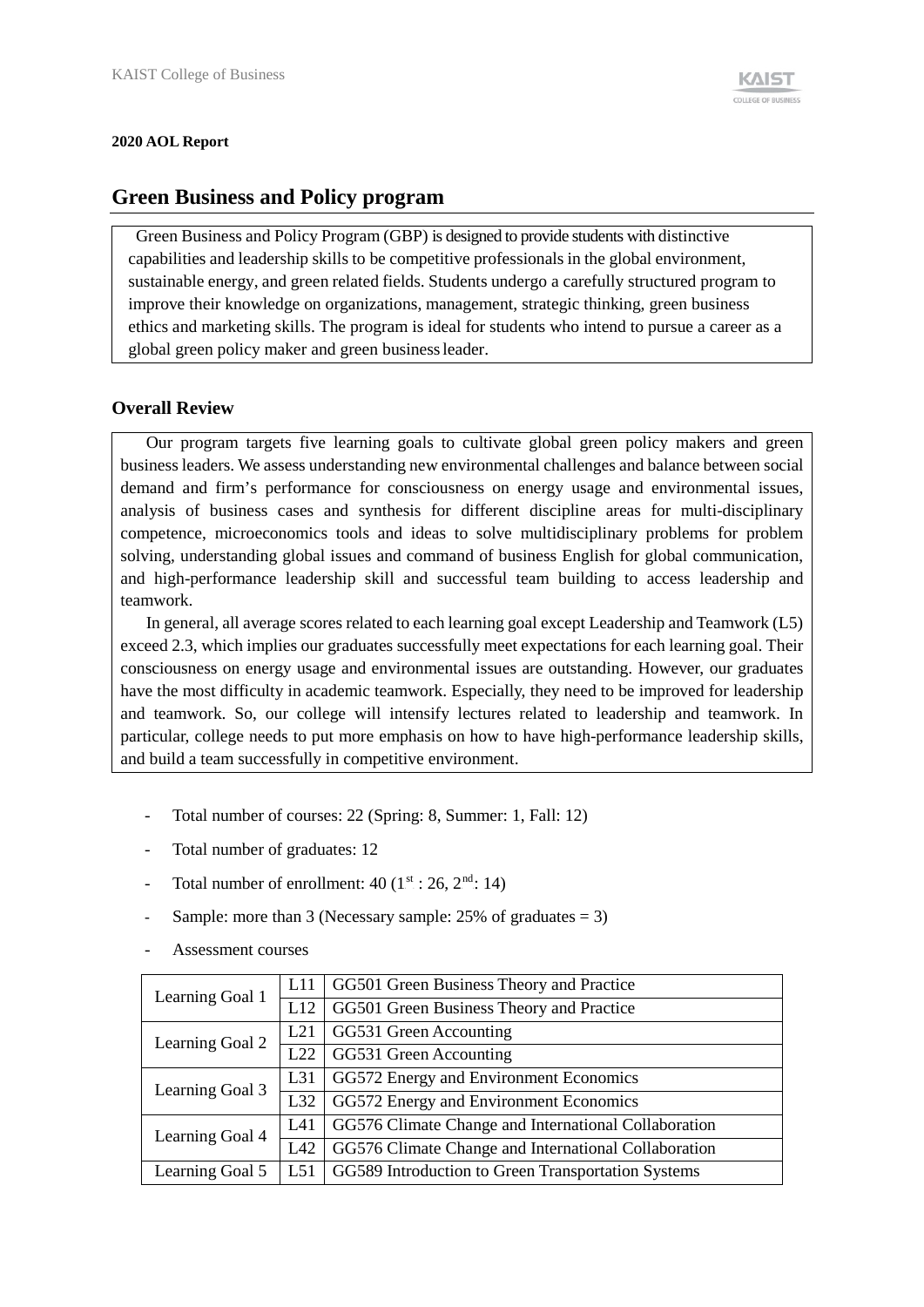L52 GG589 Introduction to Green Transportation Systems

#### **Overview of Assessment**

| <b>Green Business and Policy program (GBP): Assessment Learning Goal 1</b>                                                                                                                                                              |                                        |                           |  |  |  |  |  |
|-----------------------------------------------------------------------------------------------------------------------------------------------------------------------------------------------------------------------------------------|----------------------------------------|---------------------------|--|--|--|--|--|
| <b>Learning Goal 1 Consciousness on Energy Usage &amp; Environmental Issues</b>                                                                                                                                                         |                                        |                           |  |  |  |  |  |
| : Our graduates will improve their ability to identify opportunities to create business                                                                                                                                                 |                                        |                           |  |  |  |  |  |
| value from environment and sustainability issues in green growth.                                                                                                                                                                       |                                        |                           |  |  |  |  |  |
| <b>Learning Objective</b>                                                                                                                                                                                                               | <b>Sample</b>                          | <b>Methods</b>            |  |  |  |  |  |
| L11) Our students will understand new<br>environmental challenges that are most<br>likely to pose both growth opportunities<br>and threats to green business.                                                                           | Students enrolled in<br>$GG501 (N=27)$ | Course-embedded<br>Survey |  |  |  |  |  |
| L12) Our students will identify<br>conditions under which companies can<br>maintain an appropriate balance between<br>accommodating social and institutional<br>demands for environmental issues and<br>achieving superior performance. | Students enrolled in<br>$GG501 (N=27)$ | Course-embedded<br>Survey |  |  |  |  |  |
|                                                                                                                                                                                                                                         | <b>Findings</b>                        |                           |  |  |  |  |  |
|                                                                                                                                                                                                                                         |                                        |                           |  |  |  |  |  |

The average scores for L11 and L12 are 3.000 and 3.000.

The average score exceeded level 2 performance (Meet Expectations) for L11 and L12, using course-embedded survey in the GG501 course.

- The ratio of students exceeds expectations (scored over 3) for both L11 and L12 is 100.0%.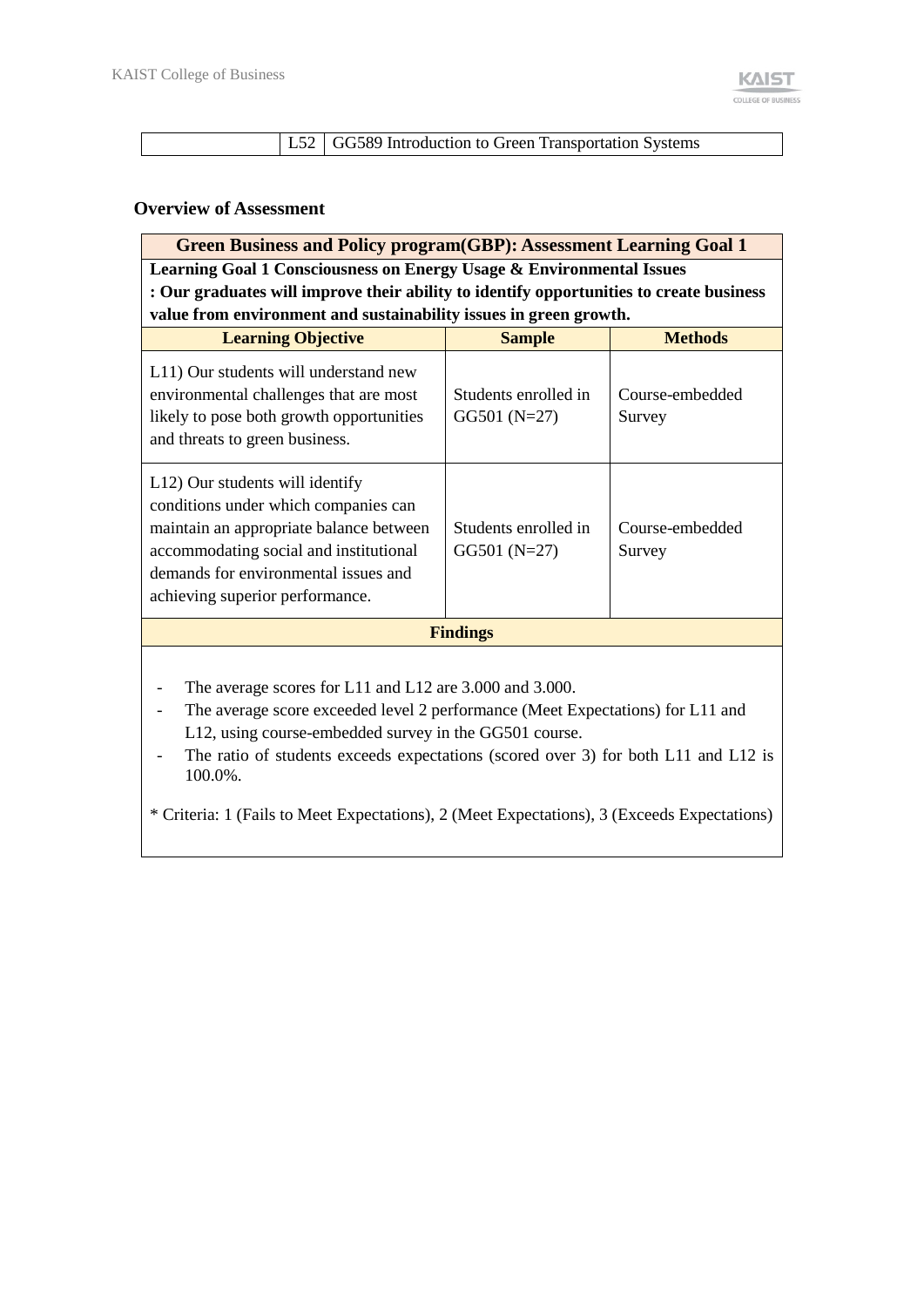**Green Business and Policy program(GBP): Assessment Learning Goal 2**

**Learning Goal 2 Multi-disciplinary competence**

**: Our graduates will synergistically understand green policy, green technology, and green business.**

| <b>Learning Objective</b>                                                                                                                                  | <b>Sample</b>                          | <b>Methods</b>            |  |  |  |  |  |
|------------------------------------------------------------------------------------------------------------------------------------------------------------|----------------------------------------|---------------------------|--|--|--|--|--|
| L <sub>21</sub> ) Our students will be able to<br>strategically analyze business cases and<br>will demonstrate the ability of sound<br>business judgement. | Students enrolled in<br>$GG531(N=15)$  | Course-embedded<br>Survey |  |  |  |  |  |
| L22) Our students will synthesize<br>different discipline areas.                                                                                           | Students enrolled in<br>$GG531 (N=15)$ | Course-embedded<br>Survey |  |  |  |  |  |
| <b>Findings</b>                                                                                                                                            |                                        |                           |  |  |  |  |  |

- The average scores for L21 and L22 are 2.817 and 2.250.
- The average score exceeded level 2 performance (Meet Expectations) for L21 and L22, using course-embedded survey in the GG531 course.
- 73.3% (11/15) students exceed expectations in factual knowledge (Trait 1 for L21).
- 100.0% (15/15) students exceed expectations in management principle (Trait 2 for L22).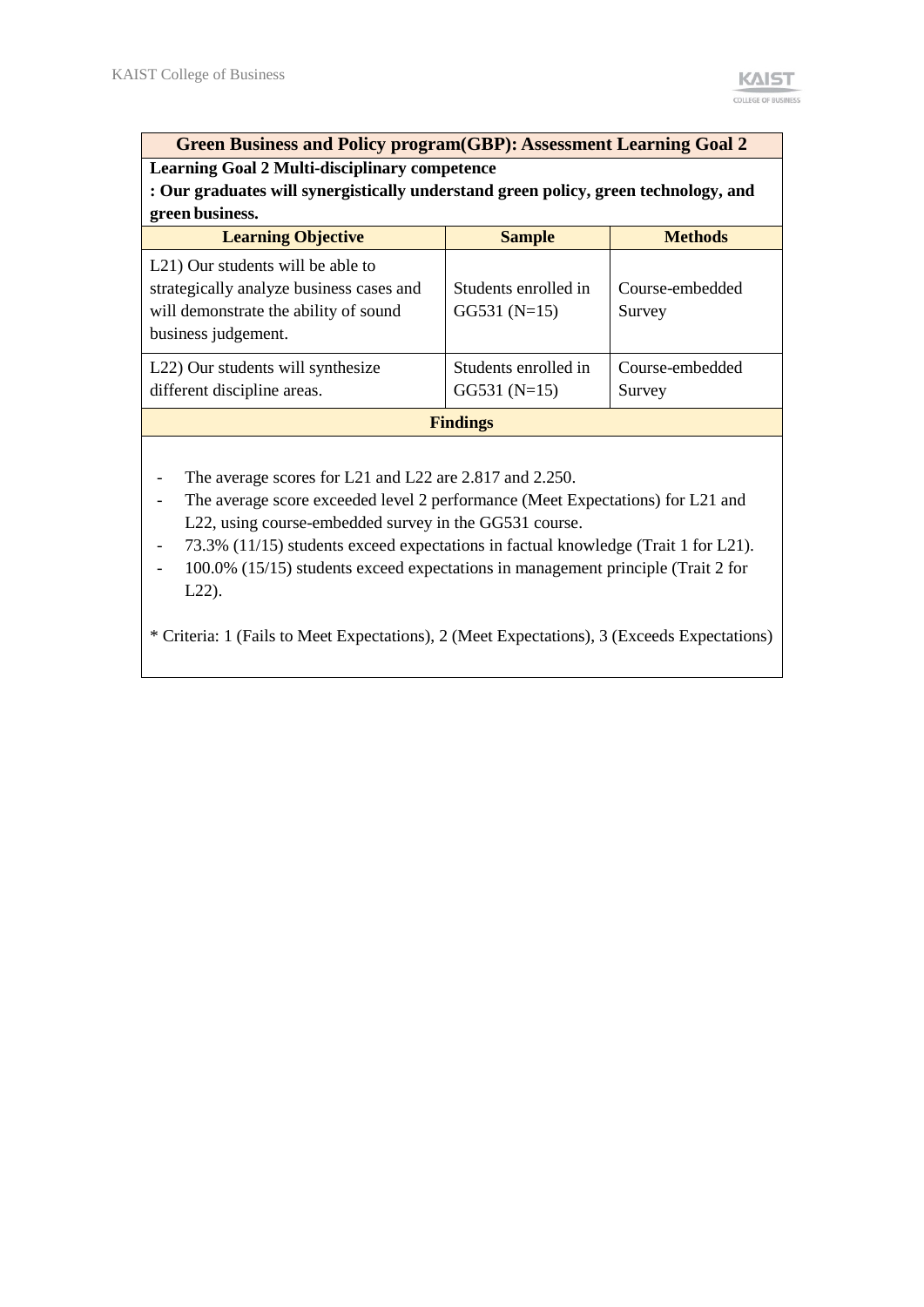| <b>Green Business and Policy program(GBP): Assessment Learning Goal 3</b>                                |                                       |                           |  |  |  |  |  |
|----------------------------------------------------------------------------------------------------------|---------------------------------------|---------------------------|--|--|--|--|--|
| <b>Learning Goal 3 Problem Solving</b>                                                                   |                                       |                           |  |  |  |  |  |
| : Our graduates will be able to deal with multidisciplinary problems, using diverse                      |                                       |                           |  |  |  |  |  |
| tools and techniques.                                                                                    |                                       |                           |  |  |  |  |  |
| <b>Learning Objective</b>                                                                                | <b>Sample</b>                         | <b>Methods</b>            |  |  |  |  |  |
| L31) Our students will understand<br>necessary microeconomic tools to<br>analyze environmental problems. | Students enrolled in<br>$GG572(N=20)$ | Course-embedded<br>Survey |  |  |  |  |  |
| L32) Our students will develop<br>contemporary ideas to solve<br>multidisciplinary problems.             | Students enrolled in<br>$GG572(N=20)$ | Course-embedded<br>Survey |  |  |  |  |  |
|                                                                                                          | <b>Findings</b>                       |                           |  |  |  |  |  |

- The average scores for L31 and L32 are 2.300 and 2.325.
- The average score exceeded level 2 performance (Meet Expectations) for L31 and L32, using the course-embedded survey in the GG572 course.
- All students in GG572 course meet expectation for understanding necessary microeconomic tools and develop contemporary ideas to solve multidisciplinary problems.
- The achievement in understanding microeconomic tools (L31) is lower than that in developing ideas to solve multidisciplinary problems (L32).
- The ratio of students exceeds expectations (scored over 3) for L31 and L32 is 25.0% and 20.0% respectively.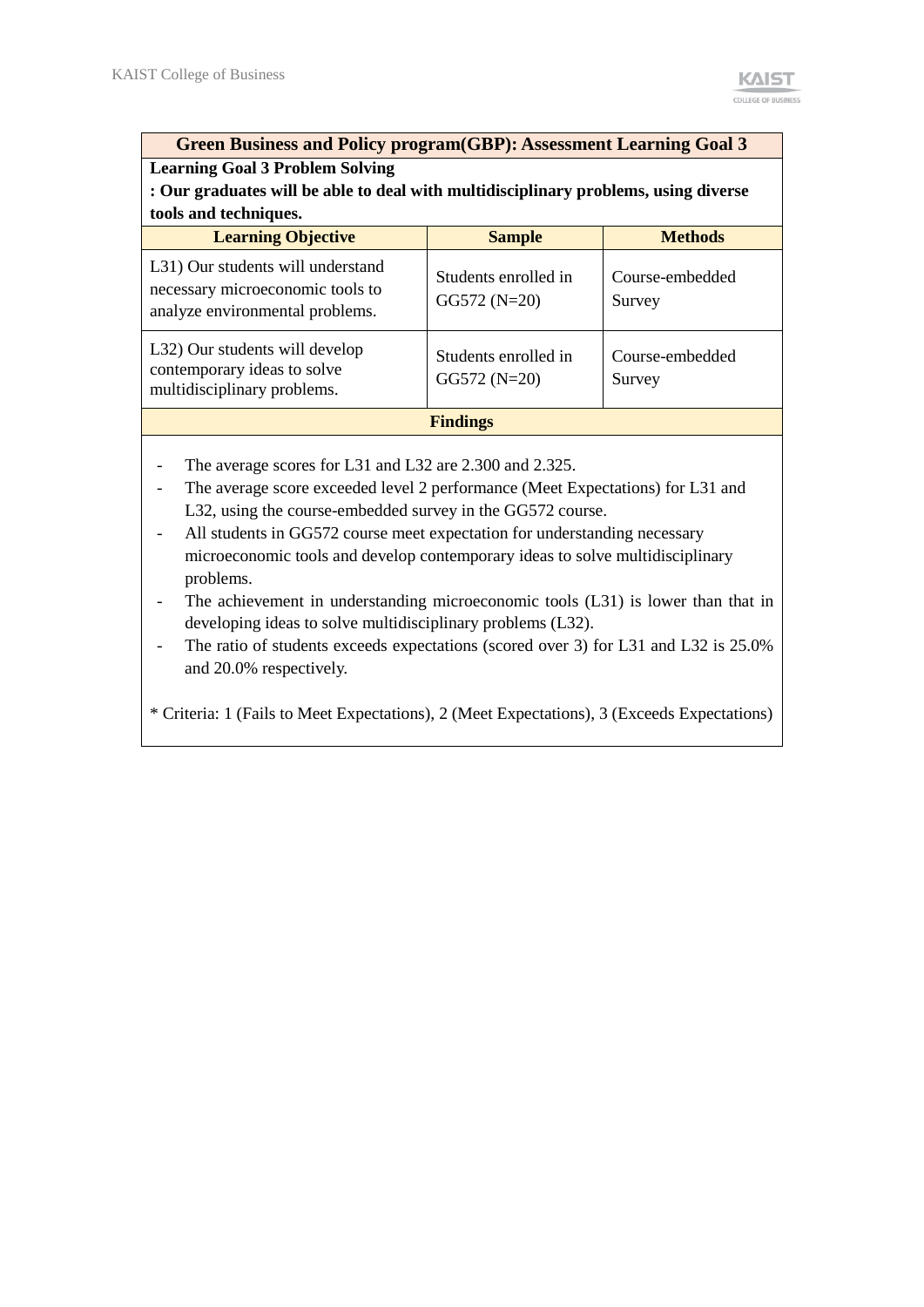#### **Green Business and Policy program(GBP): Assessment Learning Goal 4 Learning Goal 4 Global Communication**

**: Our graduates will be able to effectively communicate in English for international projects.**

| <b>Learning Objective</b>                                                                                                       | <b>Sample</b>                         | <b>Methods</b>            |  |  |  |  |  |  |
|---------------------------------------------------------------------------------------------------------------------------------|---------------------------------------|---------------------------|--|--|--|--|--|--|
| L41) Our students will understand<br>global business issues and relate<br>current issues to emerging business<br>opportunities. | Students enrolled in<br>$GG576(N=16)$ | Course-embedded<br>Survey |  |  |  |  |  |  |
| L42) Our students will have command<br>of business English or other language<br>of major global market.                         | Students enrolled in<br>$GG576(N=16)$ | Course-embedded<br>Survey |  |  |  |  |  |  |
|                                                                                                                                 | <b>Findings</b>                       |                           |  |  |  |  |  |  |

- The average scores for L41 and L42 are 2.313 and 2.458.

- The average score exceeded level 2 performance (Meet Expectations) for L41 and L42, using the course embedded survey in the GG604 course.
- The achievement in command of business English (L42) is higher than that in understanding global business issues (L41).

- 50.0% (8/16) students exceed expectations in identification of global issues (Trait 1 for L41).

- The ratio of students exceeds expectations (scored over 3) for L41 and L42 is 12.5% and 43.8% respectively.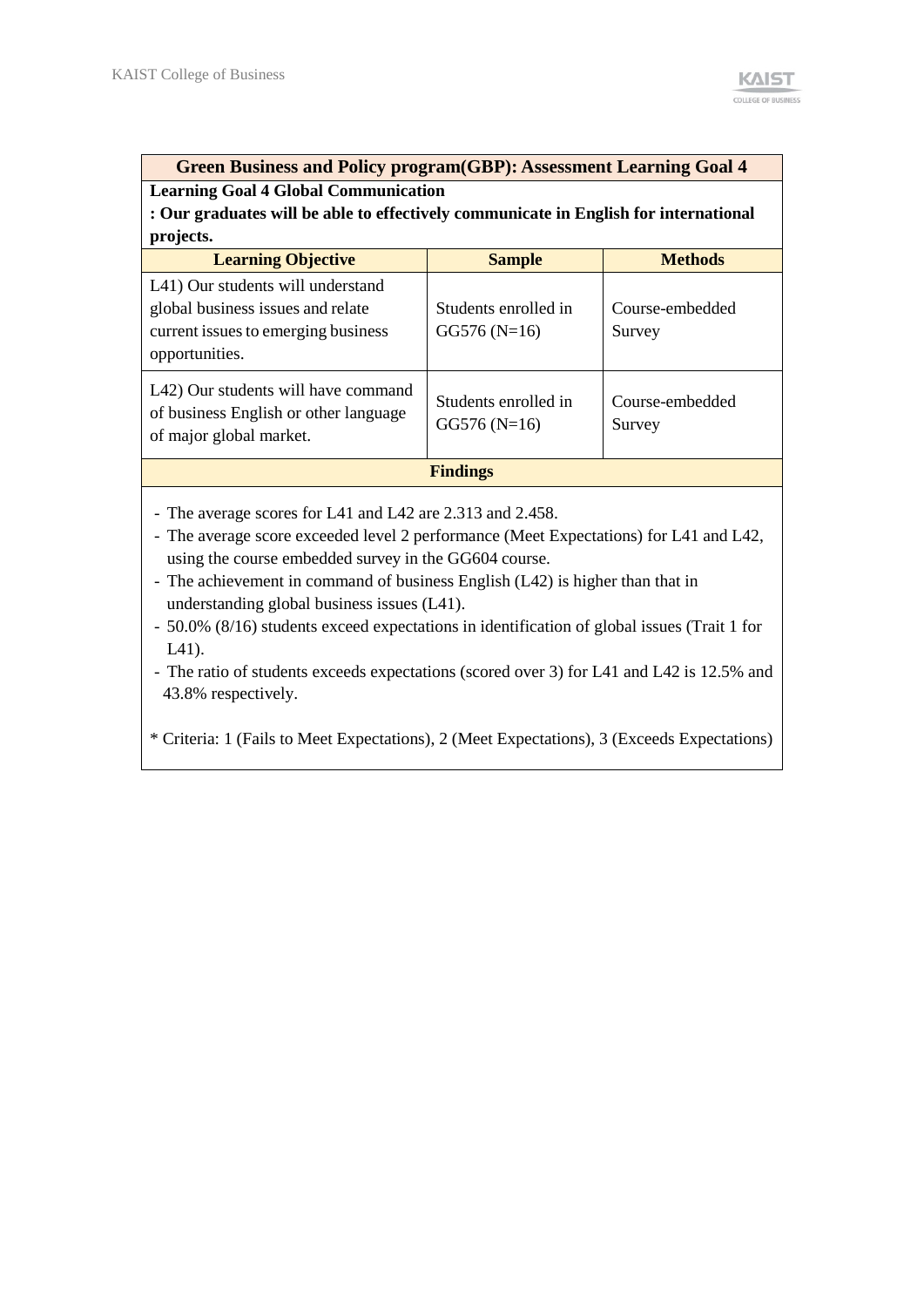# **Green Business and Policy program(GBP): Assessment Learning Goal 5**

**Learning Goal 5 Leadership and Teamwork**

**: Our graduates will have the capability and attitude of team building and lead a team task successfully.**

| <b>Learning Objective</b>                                                                      | <b>Sample</b>                         | <b>Methods</b>            |
|------------------------------------------------------------------------------------------------|---------------------------------------|---------------------------|
| L51) Our students will have high-<br>performance leadership skill.                             | Students enrolled in<br>$GG589(N=15)$ | Course-embedded<br>Survey |
| L52) Our students will know how to<br>build a team successfully in<br>competitive environment. | Students enrolled in<br>$GG589(N=15)$ | Course-embedded<br>Survey |
|                                                                                                | <b>Findings</b>                       |                           |

- The average scores for L51 and L52 are 1.967 and 1.983.
- The average score could not exceed level 2 performance (Meet Expectations) for L51 and L52, using the course embedded survey in the GG589 course.
- The achievement in high performance leadership skill  $(L51)$  is lower than that in successful team building in competitive environment (L52).
- No student exceeded expectations in each learning objective.
- 13.3% (2/15) students exceed expectations in balance between task and interpersonal relations for leadership skill (Trait 2 for L51).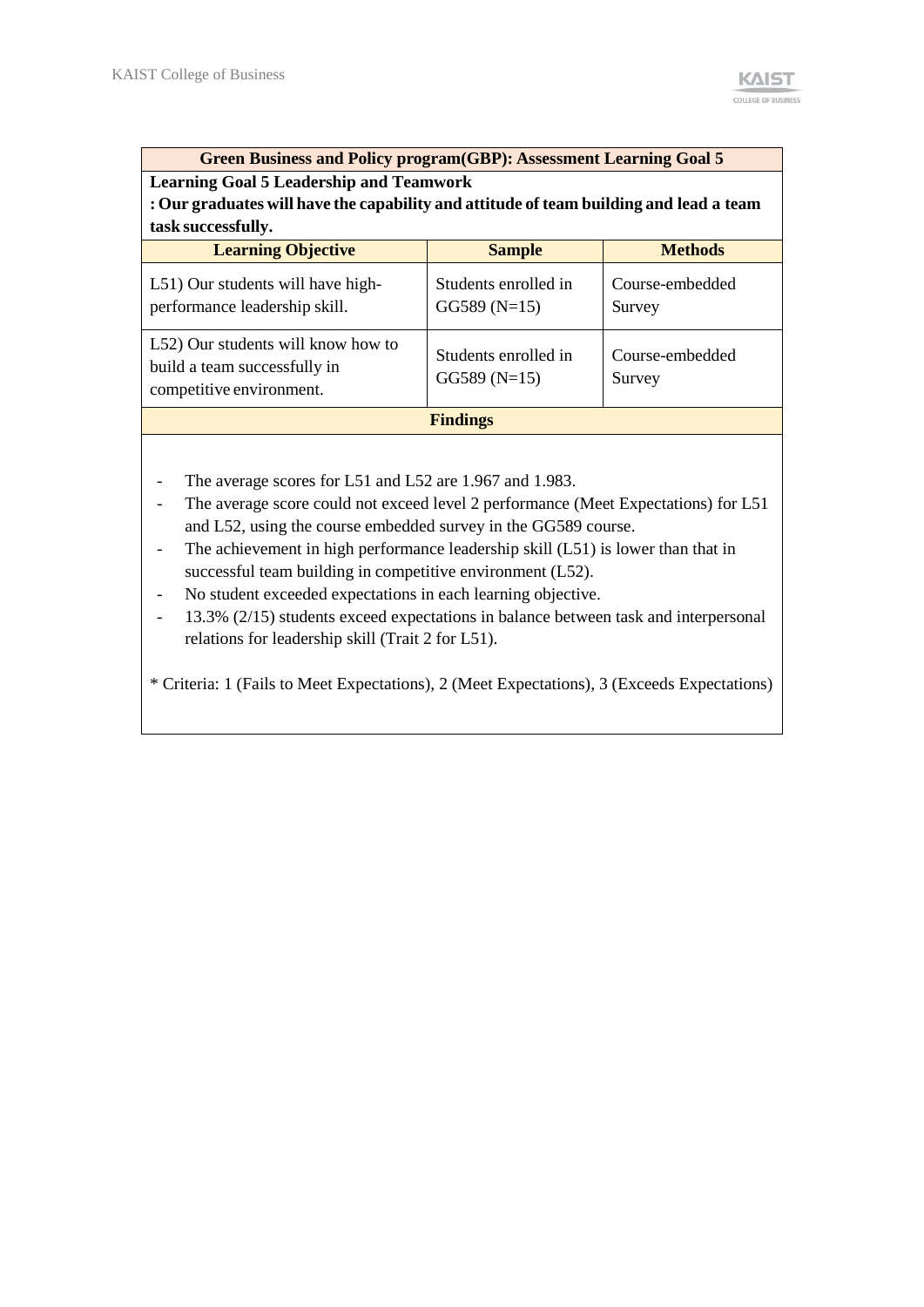

## **Data Analysis and Results**

|                | Assessment Learning Goal 1(L1): GG501 Green Business: Theory and Practice |                                                                                                                                            |                           |                                                                                                                                                                                                                                |                                 |                                |                                 |  |  |  |  |
|----------------|---------------------------------------------------------------------------|--------------------------------------------------------------------------------------------------------------------------------------------|---------------------------|--------------------------------------------------------------------------------------------------------------------------------------------------------------------------------------------------------------------------------|---------------------------------|--------------------------------|---------------------------------|--|--|--|--|
|                | L1: Consciousness on Energy Usage & Environmental Issues                  |                                                                                                                                            |                           |                                                                                                                                                                                                                                |                                 |                                |                                 |  |  |  |  |
| Student        | green business.                                                           | L11: Our students will understand new<br>environmental challenges that are most likely to<br>pose both growth opportunities and threats to |                           | L12: Our students will identify conditions under which companies can maintain<br>an appropriate balance between accommodating social and institutional<br>demands for environmental issues and achieving superior performance. |                                 |                                |                                 |  |  |  |  |
| No.            | Trait 1.<br>Identifies<br>Challenges                                      | Trait 2.<br>Importance                                                                                                                     | Trait 3.<br>Understanding | Trait 1.<br>Statkeholders<br>Consideration                                                                                                                                                                                     | Trait 2. Options<br>Development | Trait 3. Options<br>Evaluation | Trait 4. Decision<br>and Action |  |  |  |  |
| $\mathbf 1$    | 3                                                                         | 3                                                                                                                                          | 3                         | 3                                                                                                                                                                                                                              | 3                               | 3                              | 3                               |  |  |  |  |
| $\overline{c}$ | 3                                                                         | 3                                                                                                                                          | 3                         | 3                                                                                                                                                                                                                              | 3                               | 3                              | 3                               |  |  |  |  |
| 3              | 3                                                                         | 3                                                                                                                                          | 3                         | 3                                                                                                                                                                                                                              | 3                               | 3                              | 3                               |  |  |  |  |
| 4              | 3                                                                         | 3                                                                                                                                          | 3                         | 3                                                                                                                                                                                                                              | 3                               | 3                              | 3                               |  |  |  |  |
| 5              | 3                                                                         | 3                                                                                                                                          | 3                         | 3                                                                                                                                                                                                                              | 3                               | 3                              | 3                               |  |  |  |  |
| 6              | 3                                                                         | 3                                                                                                                                          | 3                         | 3                                                                                                                                                                                                                              | 3                               | 3                              | 3                               |  |  |  |  |
| $\overline{7}$ | 3                                                                         | 3                                                                                                                                          | 3                         | 3                                                                                                                                                                                                                              | 3                               | 3                              | 3                               |  |  |  |  |
| 8              | 3                                                                         | 3                                                                                                                                          | 3                         | 3                                                                                                                                                                                                                              | 3                               | 3                              | 3                               |  |  |  |  |
| 9              | 3                                                                         | 3                                                                                                                                          | 3                         | 3                                                                                                                                                                                                                              | 3                               | 3                              | 3                               |  |  |  |  |
| 10             | 3                                                                         | 3                                                                                                                                          | 3                         | 3                                                                                                                                                                                                                              | 3                               | 3                              | 3                               |  |  |  |  |
| 11             | 3                                                                         | 3                                                                                                                                          | 3                         | 3                                                                                                                                                                                                                              | 3                               | 3                              | 3                               |  |  |  |  |
| 12             | 3                                                                         | 3                                                                                                                                          | 3                         | 3                                                                                                                                                                                                                              | 3                               | 3                              | 3                               |  |  |  |  |
| 13             | 3                                                                         | 3                                                                                                                                          | 3                         | 3                                                                                                                                                                                                                              | 3                               | 3                              | 3                               |  |  |  |  |
| 14             | 3                                                                         | 3                                                                                                                                          | 3                         | 3                                                                                                                                                                                                                              | 3                               | 3                              | 3                               |  |  |  |  |
| 15             | 3                                                                         | 3                                                                                                                                          | 3                         | 3                                                                                                                                                                                                                              | 3                               | 3                              | 3                               |  |  |  |  |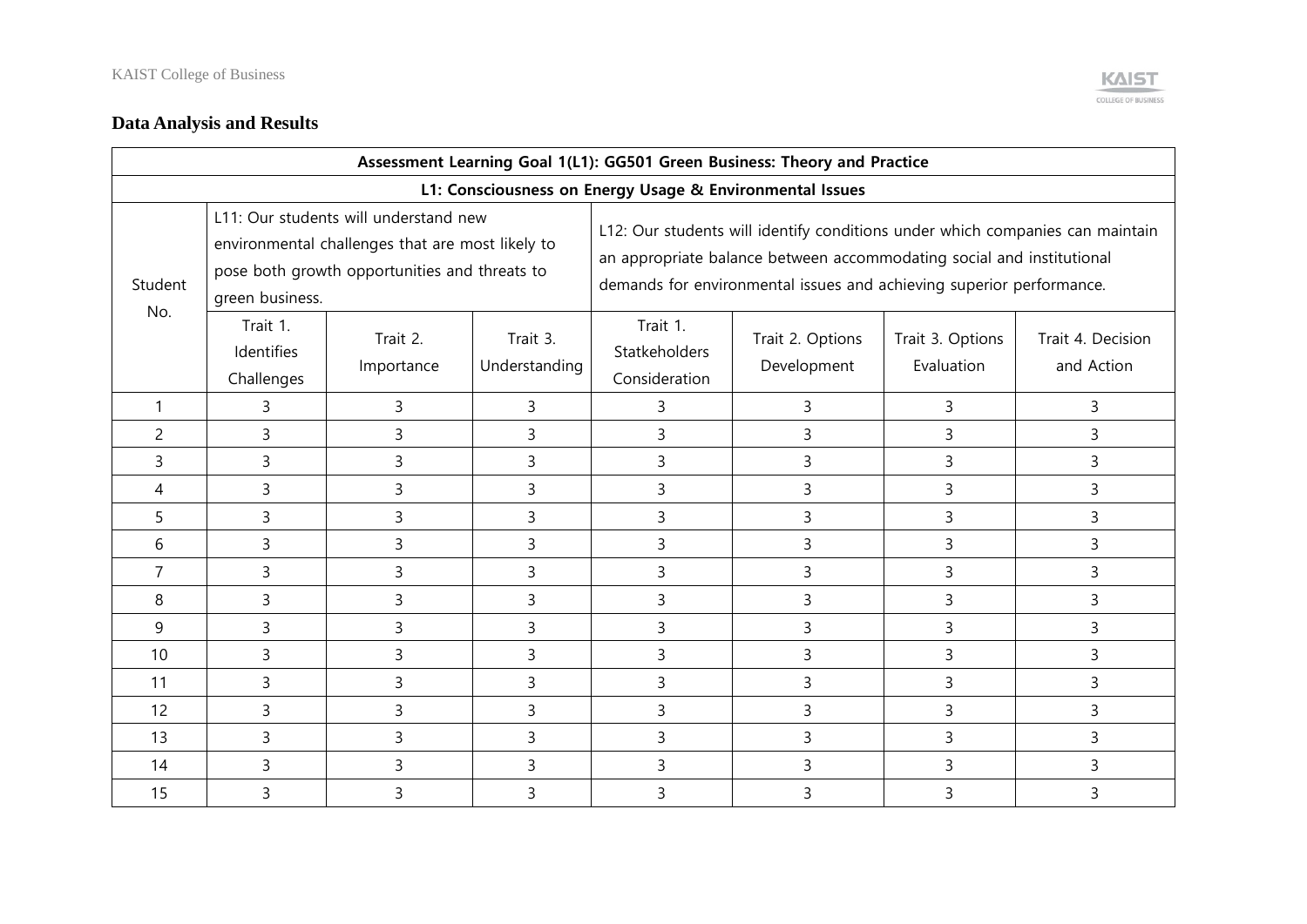KAIST College of Business

| ______ |  |
|--------|--|

| 16           | 3              | $\mathsf{3}$ | 3            | $\mathbf{3}$   | 3              | 3            | 3              |
|--------------|----------------|--------------|--------------|----------------|----------------|--------------|----------------|
| 17           | $\mathsf{3}$   | $\mathsf{3}$ | $\mathsf{3}$ | $\mathsf{3}$   | $\mathsf{3}$   | $\mathsf{3}$ | $\overline{3}$ |
| 18           | $\mathbf{3}$   | $\mathbf{3}$ | 3            | $\mathbf{3}$   | $\mathsf{3}$   | $\mathsf{3}$ | 3              |
| 19           | $\overline{3}$ | $\mathsf{3}$ | 3            | $\mathbf{3}$   | $\mathsf{3}$   | $\mathsf{3}$ | 3              |
| 20           | $\mathbf{3}$   | $\mathbf{3}$ | $\mathbf{3}$ | $\mathsf{3}$   | $\mathsf{3}$   | $\mathsf{3}$ | 3              |
| 21           | $\mathbf{3}$   | $\mathbf{3}$ | $\mathsf{3}$ | $\mathsf{3}$   | $\mathsf{3}$   | $\mathsf{3}$ | 3              |
| 22           | $\mathbf{3}$   | $\mathsf{3}$ | 3            | $\mathbf{3}$   | $\mathsf{3}$   | $\mathbf{3}$ | 3              |
| 23           | $\overline{3}$ | $\mathsf{3}$ | $\mathbf{3}$ | $\mathsf{3}$   | $\overline{3}$ | $\mathsf{3}$ | $\overline{3}$ |
| 24           | $\mathsf{3}$   | $\mathbf{3}$ | 3            | $\mathbf{3}$   | $\mathsf{3}$   | $\mathsf{3}$ | $\mathbf{3}$   |
| 25           | $\mathsf{3}$   | $\mathsf{3}$ | 3            | $\overline{3}$ | $\mathsf{3}$   | $\mathsf{3}$ | 3              |
| 26           | $\mathbf{3}$   | $\mathsf{3}$ | 3            | $\mathbf{3}$   | $\mathsf{3}$   | $\mathbf{3}$ | $\mathbf{3}$   |
| 27           | $\overline{3}$ | $\mathsf{3}$ | 3            | $\overline{3}$ | $\mathsf{3}$   | $\mathsf{3}$ | $\mathbf{3}$   |
| $#$ of 3     | 27             | 27           | 27           | 27             | 27             | 27           | 27             |
| point        |                |              |              |                |                |              |                |
| # of 2       | $\pmb{0}$      | $\pmb{0}$    | $\pmb{0}$    | $\pmb{0}$      | $\pmb{0}$      | $\mathbf 0$  | $\pmb{0}$      |
| point        |                |              |              |                |                |              |                |
| # of 1       | $\pmb{0}$      | $\pmb{0}$    | $\pmb{0}$    | $\pmb{0}$      | $\pmb{0}$      | $\pmb{0}$    | $\pmb{0}$      |
| point        |                |              |              |                |                |              |                |
| <b>Total</b> | 81             | 81           | 81           | 81             | 81             | 81           | 81             |
| Score        |                |              |              |                |                |              |                |
| Average      | 3.000          | 3.000        | 3.000        | 3.000          | 3.000          | 3.000        | 3.000          |
| <b>Total</b> |                | 3.000        |              |                |                |              |                |
| Average      |                |              |              | 3.000          |                |              |                |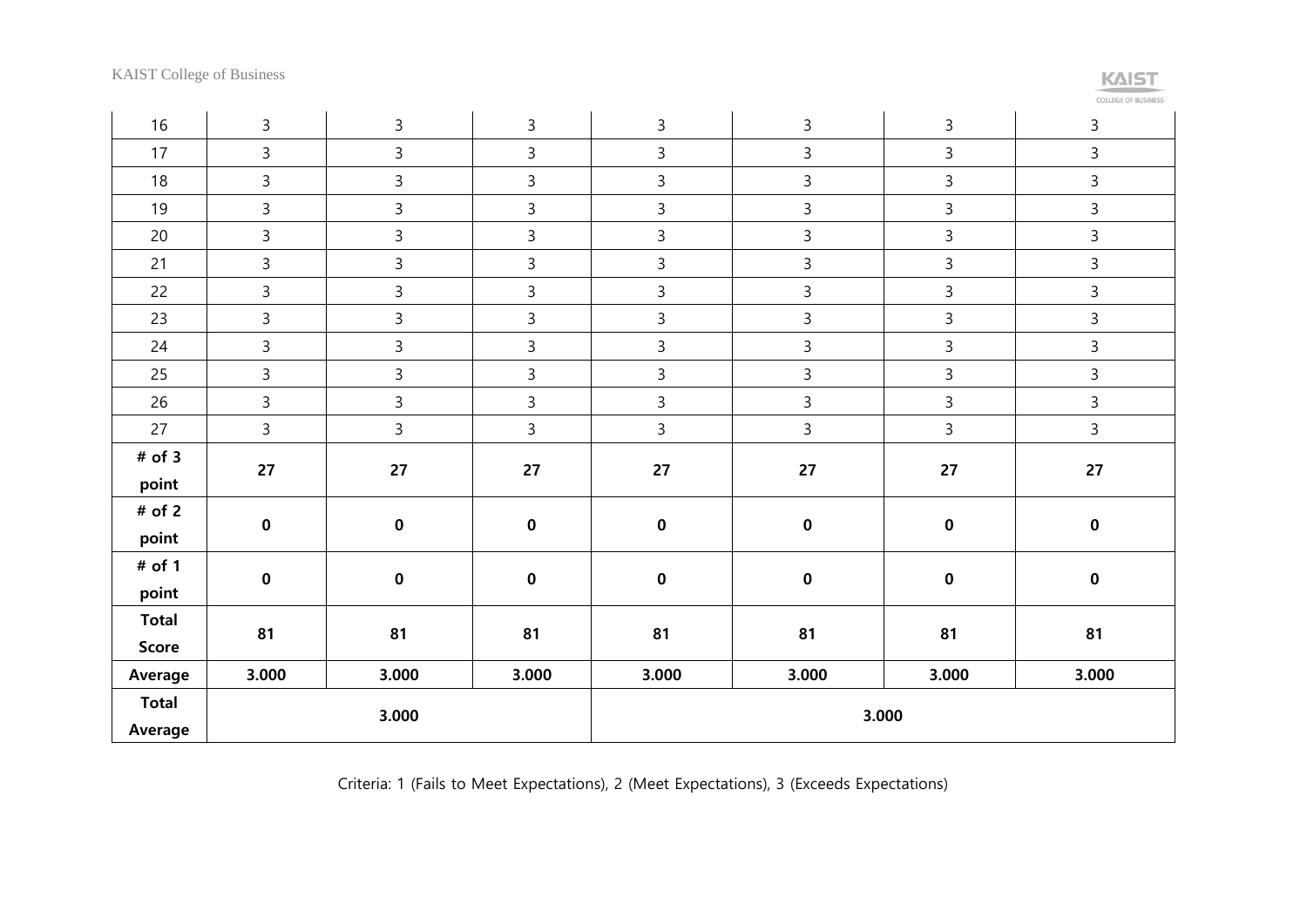

|                                   | Assessment Learning Goal 2(L2): GG531 Green Accounting |                                                              |                                                                                                                     |                                             |                                                               |                                      |                                         |                                        |                                    |                                       |  |  |
|-----------------------------------|--------------------------------------------------------|--------------------------------------------------------------|---------------------------------------------------------------------------------------------------------------------|---------------------------------------------|---------------------------------------------------------------|--------------------------------------|-----------------------------------------|----------------------------------------|------------------------------------|---------------------------------------|--|--|
| L2: Multi-disciplinary Competence |                                                        |                                                              |                                                                                                                     |                                             |                                                               |                                      |                                         |                                        |                                    |                                       |  |  |
|                                   |                                                        |                                                              | L21: Our students will be able to strategically analyze<br>business cases and will demonstrate the ability of sound |                                             | L22: Our students will synthesize different discipline areas. |                                      |                                         |                                        |                                    |                                       |  |  |
|                                   |                                                        |                                                              | business judgment.                                                                                                  |                                             |                                                               |                                      |                                         |                                        |                                    |                                       |  |  |
| Student<br>No.                    | Trait 1.<br>Factual<br>knowledg<br>e                   | Trait 2.<br>Identification<br>of case<br>problems/issue<br>S | Trait 3.<br>Recommendation<br>S                                                                                     | Trait 4.<br><b>Business</b><br>judgmen<br>t | Trait 1.<br>Consideratio<br>$\mathsf{n}$                      | Trait 2.<br>Managemen<br>t principle | Trait 3.<br>Discipline<br>knowledg<br>e | Trait 4.<br>Intellectua<br>sensitivity | Trait 5.<br>Horizonta<br>synthesis | Trait 6.<br>Vertical<br>synthesi<br>S |  |  |
| 1                                 | 3                                                      | 3                                                            | $\overline{3}$                                                                                                      | $\overline{3}$                              | $\overline{3}$                                                | $\overline{3}$                       | $\mathsf{3}$                            | $\mathsf{3}$                           | $\overline{3}$                     | $\mathsf{3}$                          |  |  |
| $\overline{c}$                    | 3                                                      | $\overline{3}$                                               | 3                                                                                                                   | 3                                           | $\overline{3}$                                                | $\overline{3}$                       | $\overline{3}$                          | 3                                      | $\overline{3}$                     | $\mathsf{3}$                          |  |  |
| 3                                 | 3                                                      | 3                                                            | 3                                                                                                                   | 3                                           | 3                                                             | 3                                    | $\overline{3}$                          | 3                                      | 3                                  | $\overline{3}$                        |  |  |
| 4                                 | 3                                                      | $\overline{3}$                                               | 3                                                                                                                   | 3                                           | $\overline{3}$                                                | 3                                    | $\overline{3}$                          | 3                                      | $\overline{3}$                     | $\overline{3}$                        |  |  |
| 5                                 | 3                                                      | $\overline{3}$                                               | $\overline{3}$                                                                                                      | 3                                           | $\overline{3}$                                                | 3                                    | $\overline{3}$                          | 3                                      | $\overline{3}$                     | $\overline{3}$                        |  |  |
| 6                                 | 3                                                      | $\overline{3}$                                               | $\overline{3}$                                                                                                      | 3                                           | $\overline{3}$                                                | $\overline{3}$                       | $\overline{3}$                          | $\overline{3}$                         | $\overline{3}$                     | $\overline{3}$                        |  |  |
| $\overline{7}$                    | 3                                                      | $\overline{3}$                                               | $\overline{3}$                                                                                                      | $\overline{c}$                              | $\overline{3}$                                                | 3                                    | $\overline{c}$                          | $\overline{c}$                         | $\overline{2}$                     | $\mathsf{3}$                          |  |  |
| 8                                 | 3                                                      | 3                                                            | 3                                                                                                                   | $\overline{2}$                              | $\overline{3}$                                                | 3                                    | $\overline{2}$                          | $\overline{c}$                         | 3                                  | $\mathbf{3}$                          |  |  |
| 9                                 | $\overline{c}$                                         | 3                                                            | 3                                                                                                                   | 3                                           | 3                                                             | 3                                    | 3                                       | 3                                      | 3                                  | 3                                     |  |  |
| 10                                | $\overline{c}$                                         | 3                                                            | 3                                                                                                                   | $\overline{2}$                              | 3                                                             | 3                                    | $\overline{c}$                          | $\overline{c}$                         | $\overline{c}$                     | 3                                     |  |  |
| 11                                | 3                                                      | 3                                                            | $\overline{3}$                                                                                                      | 3                                           | 3                                                             | 3                                    | 3                                       | $\overline{3}$                         | $\overline{3}$                     | $\mathsf{3}$                          |  |  |
| 12                                | 3                                                      | 3                                                            | $\overline{3}$                                                                                                      | $\overline{2}$                              | 3                                                             | 3                                    | $\overline{2}$                          | 3                                      | 3                                  | $\overline{3}$                        |  |  |
| 13                                | $\overline{c}$                                         | $\overline{3}$                                               | $\overline{3}$                                                                                                      | $\overline{2}$                              | $\overline{3}$                                                | $\overline{3}$                       | $\overline{c}$                          | $\overline{c}$                         | $\overline{2}$                     | $\overline{3}$                        |  |  |
| 14                                | 3                                                      | 3                                                            | 3                                                                                                                   | $\overline{2}$                              | 3                                                             | 3                                    | $\overline{c}$                          | $\overline{c}$                         | $\overline{2}$                     | $\mathsf{3}$                          |  |  |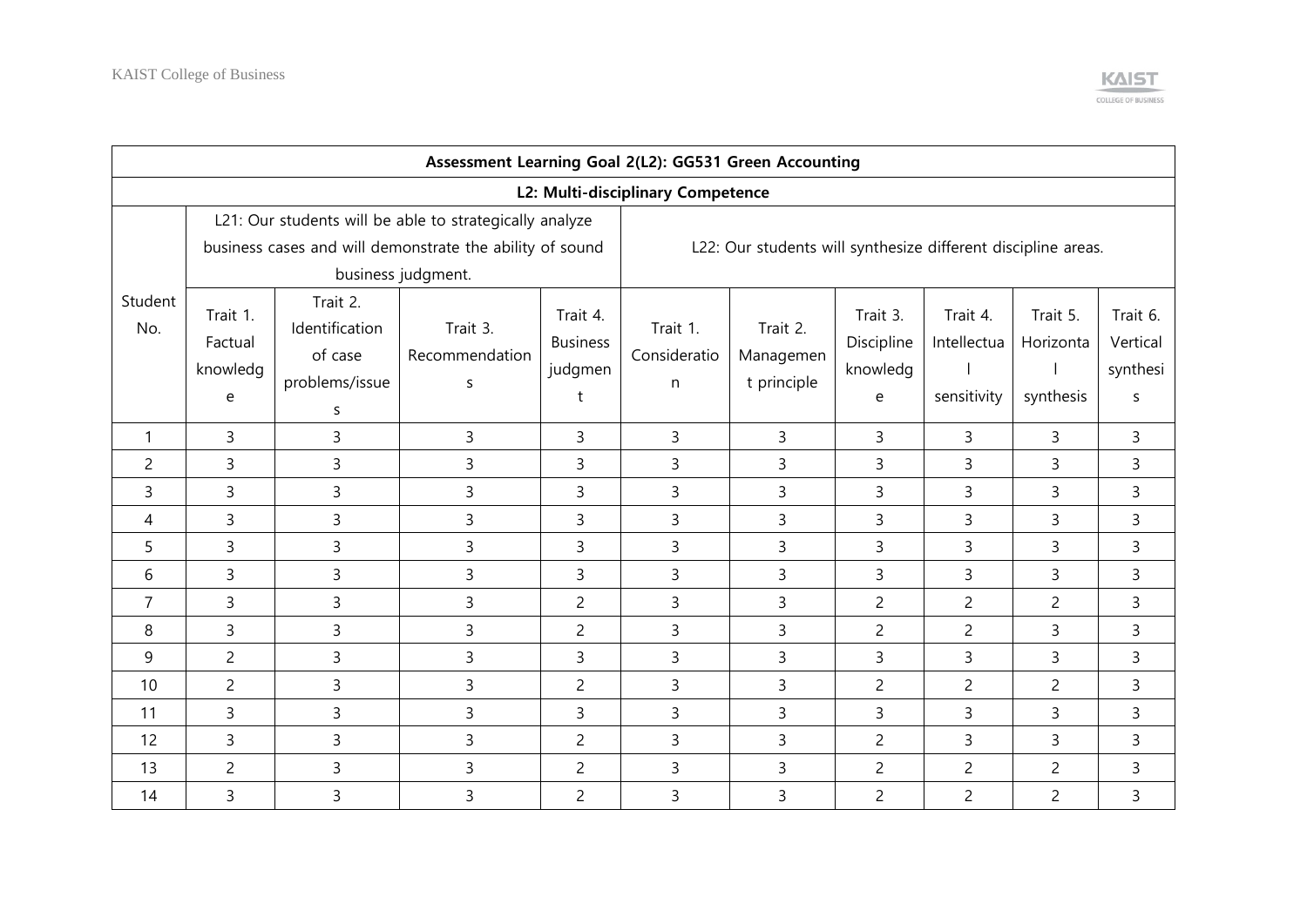KAIST College of Business

# $K\Delta IST$

| <b>OLLEGE OF BUSINESS</b> |  |  |  |  |
|---------------------------|--|--|--|--|
|                           |  |  |  |  |
|                           |  |  |  |  |
|                           |  |  |  |  |

| 15                                    | $\overline{c}$          | $\mathsf{3}$ | $\mathbf{3}$ | $\overline{c}$ | 3           | 3           | $\overline{c}$ | $\overline{c}$ | $\overline{c}$  | $\mathsf{3}$ |
|---------------------------------------|-------------------------|--------------|--------------|----------------|-------------|-------------|----------------|----------------|-----------------|--------------|
| $#$ of 3<br>point                     | 11                      | 15           | 15           | 8              | 15          | 15          | 8              | 9              | 10              | 15           |
| # of 2<br>point                       | $\overline{\mathbf{4}}$ | $\mathbf 0$  | $\pmb{0}$    | 7              | $\mathbf 0$ | $\pmb{0}$   | 7              | 6              | $5\phantom{.0}$ | $\mathbf 0$  |
| $#$ of 1<br>point                     | $\bf{0}$                | $\mathbf 0$  | $\mathbf 0$  | $\bf{0}$       | $\pmb{0}$   | $\mathbf 0$ | $\pmb{0}$      | $\pmb{0}$      | $\mathbf 0$     | $\mathbf 0$  |
| <b>Total</b><br>Score                 | 41                      | 45           | 45           | 38             | 45          | 45          | 38             | 39             | 40              | 45           |
| Averag<br>$\mathbf{e}$                | 2.733                   | 3.000        | 3.000        | 2.533          | 3.000       | 3.000       | 2.533          | 2.600          | 2.667           | 3.000        |
| <b>Total</b><br>Averag<br>$\mathbf e$ | 2.817                   |              |              |                |             |             | 2.800          |                |                 |              |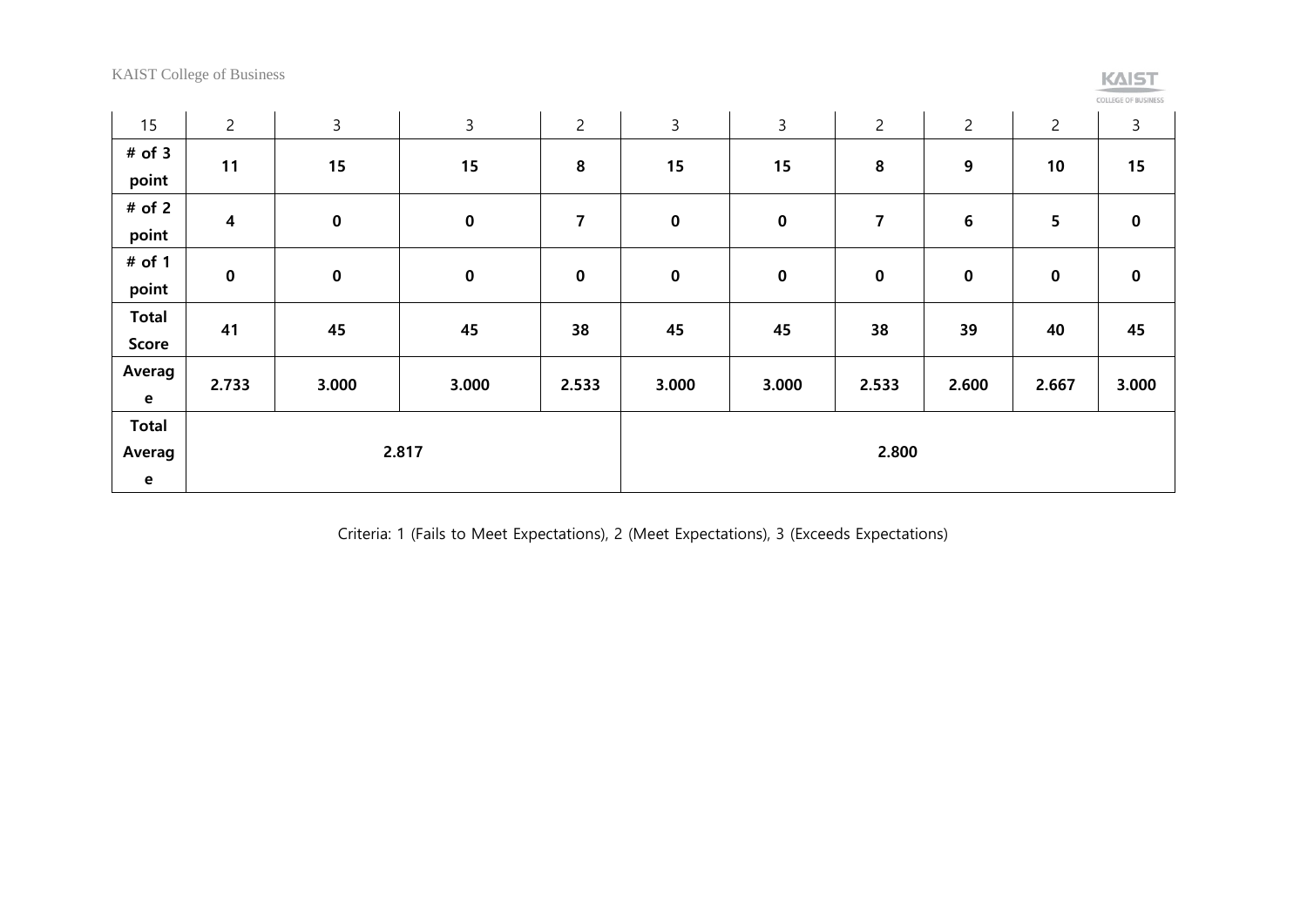

| Assessment Learning Goal 3(L3): GG572E Energy and Environmental Economics |                            |                                                                 |                                                            |                        |  |  |  |  |  |  |
|---------------------------------------------------------------------------|----------------------------|-----------------------------------------------------------------|------------------------------------------------------------|------------------------|--|--|--|--|--|--|
| L3: Problem Solving                                                       |                            |                                                                 |                                                            |                        |  |  |  |  |  |  |
|                                                                           |                            | L31: Our students will understand necessary microeconomic tools | L32: Our students will develop contemporary ideas to solve |                        |  |  |  |  |  |  |
| Student No.                                                               |                            | to analyze environmental problems.                              | multidisciplinary problems.                                |                        |  |  |  |  |  |  |
|                                                                           | Trait 1. Application of    | Trait 2. Application of financial                               | Trait 1. Discipline-related                                | Trait 2. Generation of |  |  |  |  |  |  |
|                                                                           | strategic analytical Tools | analysis                                                        | concepts and issues                                        | alternatives           |  |  |  |  |  |  |
| 1                                                                         | $\overline{c}$             | $\overline{c}$                                                  | $\overline{c}$                                             | $\overline{c}$         |  |  |  |  |  |  |
| $\overline{c}$                                                            | $\overline{2}$             | $\overline{2}$                                                  | $\overline{2}$                                             | $\overline{2}$         |  |  |  |  |  |  |
| 3                                                                         | $\overline{2}$             | $\overline{2}$                                                  | $\overline{2}$                                             | 3                      |  |  |  |  |  |  |
| $\overline{4}$                                                            | $\overline{2}$             | $\overline{3}$                                                  | 3                                                          | $\overline{2}$         |  |  |  |  |  |  |
| 5                                                                         | $\overline{c}$             | $\overline{c}$                                                  | $\overline{c}$                                             | $\overline{2}$         |  |  |  |  |  |  |
| 6                                                                         | $\overline{c}$             | $\overline{c}$                                                  | 3                                                          | $\overline{c}$         |  |  |  |  |  |  |
| $\overline{7}$                                                            | $\overline{c}$             | $\overline{c}$                                                  | $\overline{c}$                                             | $\overline{c}$         |  |  |  |  |  |  |
| 8                                                                         | $\overline{c}$             | $\overline{c}$                                                  | $\overline{c}$                                             | 3                      |  |  |  |  |  |  |
| 9                                                                         | $\overline{c}$             | $\overline{c}$                                                  | $\overline{c}$                                             | $\overline{2}$         |  |  |  |  |  |  |
| 10                                                                        | $\overline{c}$             | 2                                                               | 2                                                          | 2                      |  |  |  |  |  |  |
| 11                                                                        | 3                          | 3                                                               | 2                                                          | 3                      |  |  |  |  |  |  |
| 12                                                                        | $\overline{c}$             | 2                                                               | $\overline{c}$                                             | $\overline{c}$         |  |  |  |  |  |  |
| 13                                                                        | 3                          | 3                                                               | 3                                                          | 3                      |  |  |  |  |  |  |
| 14                                                                        | $\overline{2}$             | $\overline{2}$                                                  | $\overline{c}$                                             | $\overline{2}$         |  |  |  |  |  |  |
| 15                                                                        | $\overline{c}$             | $\overline{2}$                                                  | $\overline{c}$                                             | $\overline{c}$         |  |  |  |  |  |  |
| 16                                                                        | 3                          | $\overline{2}$                                                  | 3                                                          | 3                      |  |  |  |  |  |  |
| 17                                                                        | 3                          | 3                                                               | $\overline{c}$                                             | $\overline{c}$         |  |  |  |  |  |  |
| 18                                                                        | $\overline{2}$             | $\overline{c}$                                                  | $\overline{c}$                                             | $\overline{2}$         |  |  |  |  |  |  |
| 19                                                                        | 3                          | 3                                                               | 3                                                          | 3                      |  |  |  |  |  |  |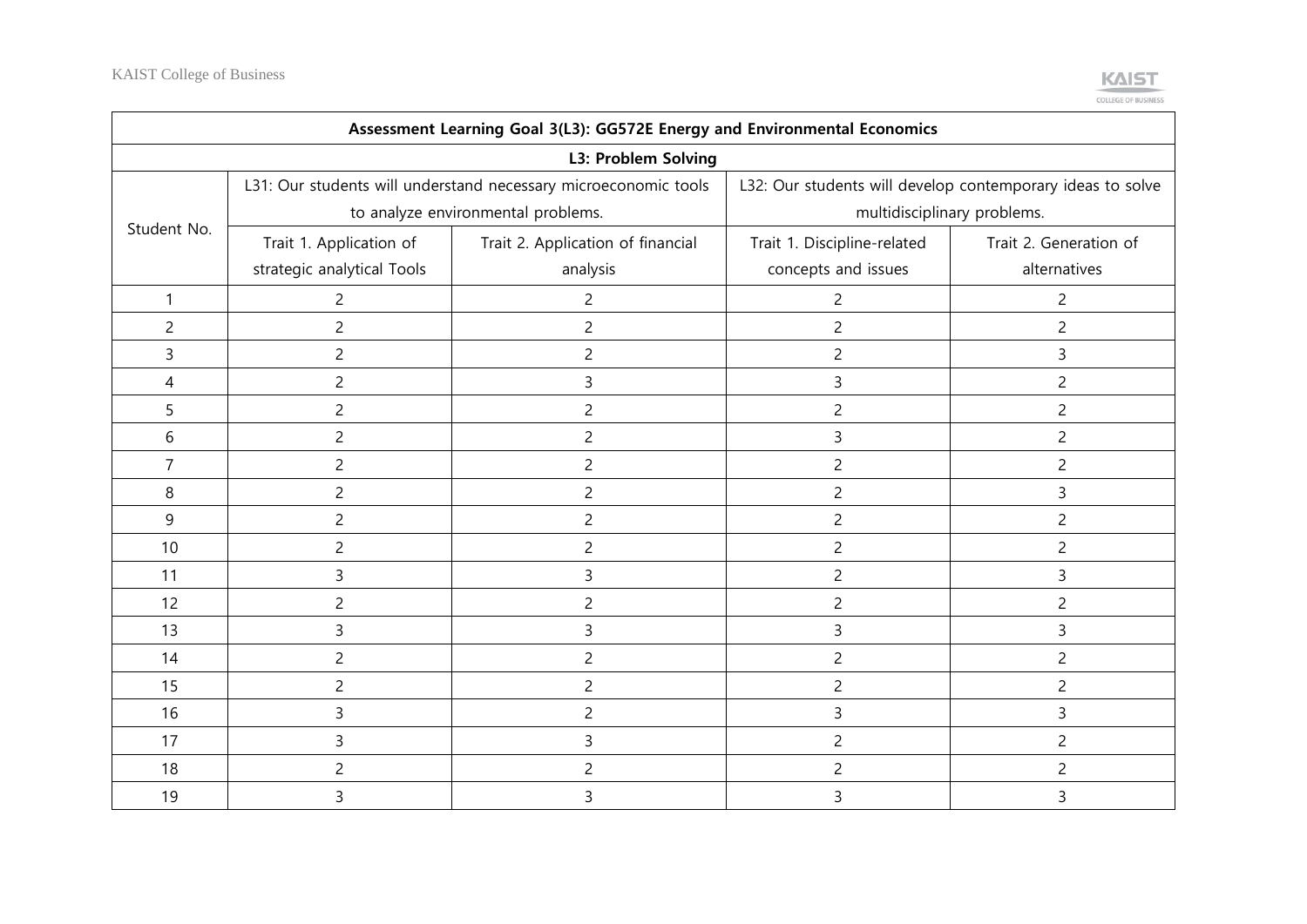KAIST College of Business



|  |  |  | COLLEGE OF BUSINESS |  |
|--|--|--|---------------------|--|
|  |  |  |                     |  |
|  |  |  |                     |  |

| 20                 |       |       |       |       |  |
|--------------------|-------|-------|-------|-------|--|
| # of 3 point       |       |       |       |       |  |
| # of 2 point       | 14    | 14    | 14    | 13    |  |
| # of 1 point       | υ     |       |       |       |  |
| <b>Total Score</b> | 46    | 46    |       | 47    |  |
| Average            | 2.300 | 2.300 | 2.300 | 2.350 |  |
| <b>Total</b>       |       |       | 2.325 |       |  |
| Average            |       | 2.300 |       |       |  |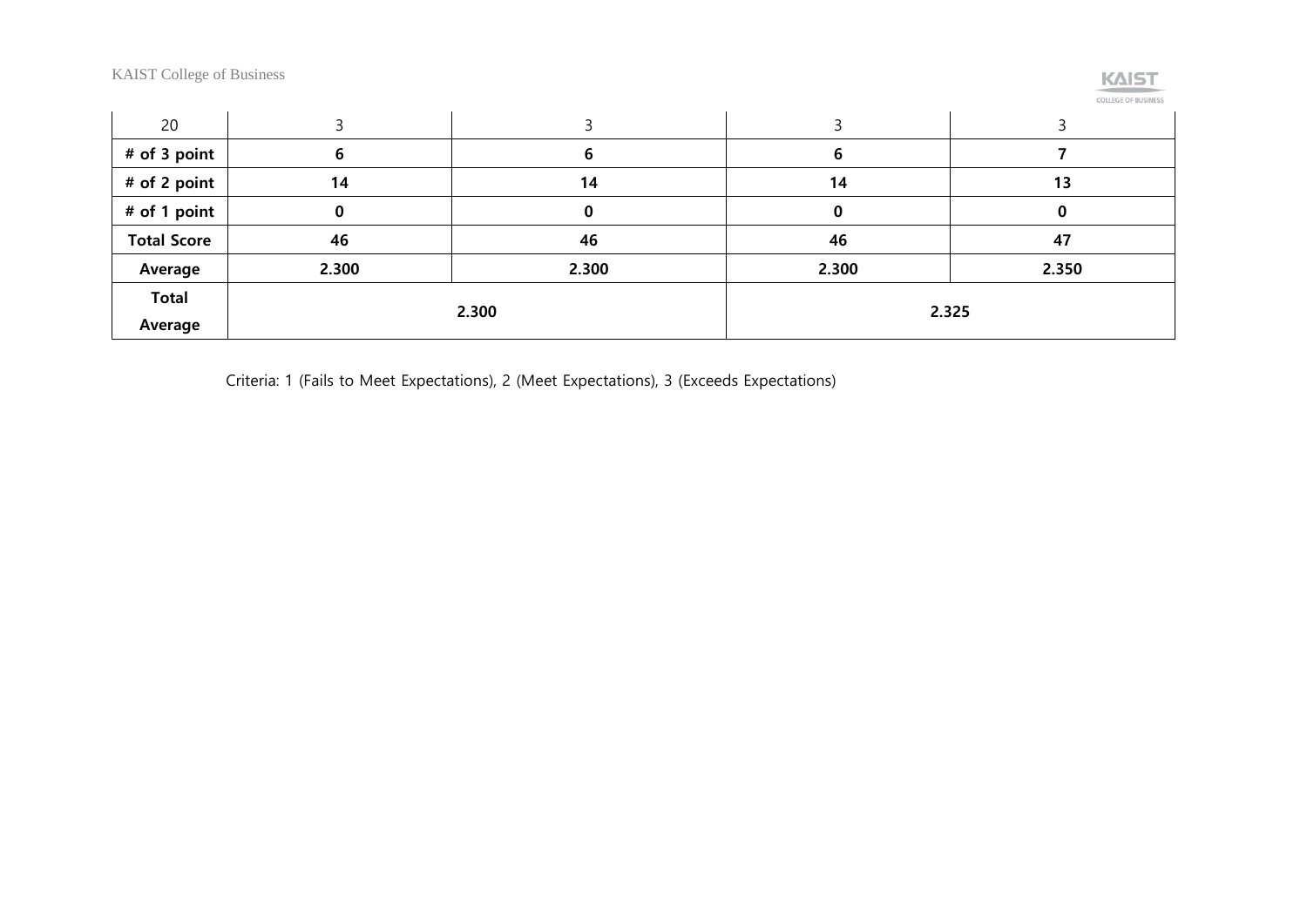

| Assessment Learning Goal 4(L4): GG576E Climate Change and International Collaboration |                                                |                                           |                                                                                    |                                     |                                                   |                                                 |                           |  |  |  |  |
|---------------------------------------------------------------------------------------|------------------------------------------------|-------------------------------------------|------------------------------------------------------------------------------------|-------------------------------------|---------------------------------------------------|-------------------------------------------------|---------------------------|--|--|--|--|
|                                                                                       |                                                |                                           | <b>L4: Global Communication</b>                                                    |                                     |                                                   |                                                 |                           |  |  |  |  |
|                                                                                       |                                                |                                           | L41: Our students will understand global business issues and relate current issues |                                     |                                                   | L42: Our students will have command of business |                           |  |  |  |  |
| Student                                                                               |                                                | to emerging green business opportunities. |                                                                                    |                                     | English or other language of major global market. |                                                 |                           |  |  |  |  |
| No.                                                                                   | Trait 1.<br>Identification of<br>global issues | Trait 2.<br>Analysis of<br>global issues  | Trait 3. Application of<br>analysis to global business<br>situation                | Trait 4.<br>Cultural<br>differences | Trait 1.<br>Knowledge                             | Trait 2.<br>Comprehension                       | Trait 3.<br>Communication |  |  |  |  |
| $\mathbf{1}$                                                                          | $\overline{c}$                                 | 2                                         | $\overline{c}$                                                                     | $\overline{2}$                      | $\overline{2}$                                    | $\overline{c}$                                  | $\overline{2}$            |  |  |  |  |
| $\overline{c}$                                                                        | $\overline{c}$                                 | 3                                         | $\overline{c}$                                                                     | $\overline{c}$                      | 3                                                 | 3                                               | 3                         |  |  |  |  |
| 3                                                                                     | $\overline{c}$                                 | $\overline{c}$                            | $\overline{c}$                                                                     | $\overline{c}$                      | $\overline{c}$                                    | $\overline{c}$                                  | $\overline{c}$            |  |  |  |  |
| 4                                                                                     | $\overline{c}$                                 | $\overline{c}$                            | $\overline{c}$                                                                     | $\overline{c}$                      | 2                                                 | $\overline{c}$                                  | $\overline{c}$            |  |  |  |  |
| 5                                                                                     | $\overline{c}$                                 | $\overline{c}$                            |                                                                                    | $\overline{c}$                      | $\overline{c}$                                    | $\overline{c}$                                  | $\overline{c}$            |  |  |  |  |
| 6                                                                                     | 3                                              | 3                                         | $\overline{c}$                                                                     | 3                                   | 3                                                 | 3                                               | 3                         |  |  |  |  |
| 7                                                                                     | $\overline{c}$                                 | $\overline{c}$                            |                                                                                    | $\overline{c}$                      | 3                                                 | 3                                               | 3                         |  |  |  |  |
| 8                                                                                     | $\overline{2}$                                 | $\overline{c}$                            | $\overline{c}$                                                                     | $\overline{c}$                      | $\overline{c}$                                    | $\overline{c}$                                  | $\overline{c}$            |  |  |  |  |
| 9                                                                                     | 3                                              | 3                                         | 3                                                                                  | 3                                   | 3                                                 | 3                                               | 3                         |  |  |  |  |
| 10                                                                                    | 3                                              | 3                                         | 3                                                                                  | 3                                   | 3                                                 | 3                                               | 3                         |  |  |  |  |
| 11                                                                                    | 3                                              | 3                                         | 3                                                                                  | $\overline{c}$                      | 3                                                 | 3                                               | 3                         |  |  |  |  |
| 12                                                                                    | 3                                              | 3                                         | $\overline{c}$                                                                     | $\overline{c}$                      | 3                                                 | $\overline{c}$                                  | $\overline{c}$            |  |  |  |  |
| 13                                                                                    | 3                                              | 3                                         | 3                                                                                  | $\overline{c}$                      | 3                                                 | 3                                               | 3                         |  |  |  |  |
| 14                                                                                    | $\overline{2}$                                 | $\overline{c}$                            | $\overline{c}$                                                                     | $\overline{c}$                      | $\overline{2}$                                    | $\overline{c}$                                  | $\overline{c}$            |  |  |  |  |
| 15                                                                                    | 3                                              | $\overline{c}$                            | $\overline{c}$                                                                     | $\overline{c}$                      | $\overline{c}$                                    | $\overline{c}$                                  | $\overline{c}$            |  |  |  |  |
| 16                                                                                    | 3                                              | $\overline{c}$                            | $\overline{c}$                                                                     | $\overline{c}$                      | $\overline{c}$                                    | $\overline{c}$                                  | $\overline{2}$            |  |  |  |  |
| $#$ of 3                                                                              | 8                                              | 7                                         | 4                                                                                  | 3                                   | 8                                                 | 7                                               | 7                         |  |  |  |  |
| point                                                                                 |                                                |                                           |                                                                                    |                                     |                                                   |                                                 |                           |  |  |  |  |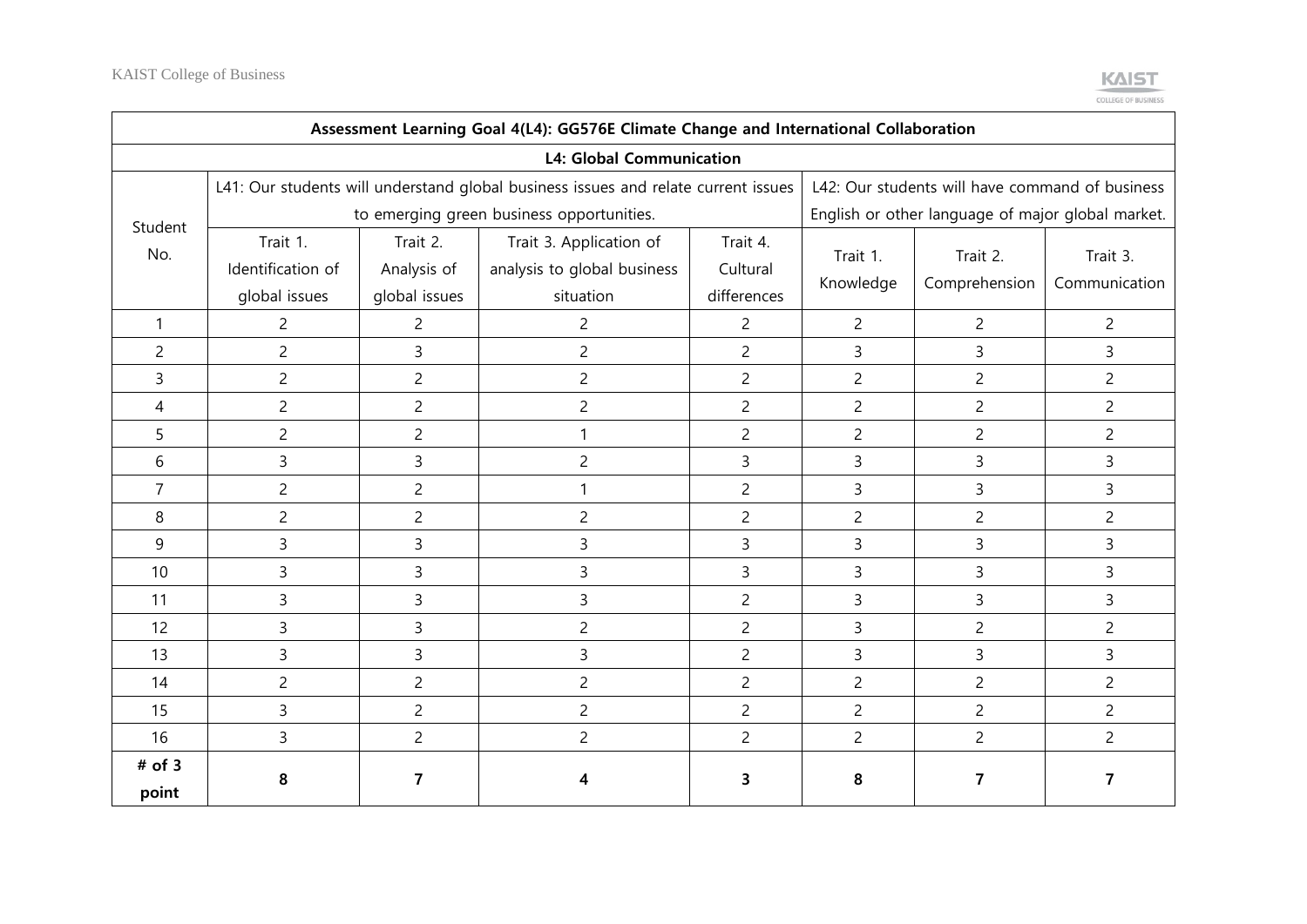|  |  | _______ |  |
|--|--|---------|--|

COLLEGE OF BUSINESS

| # of 2       | 8     | 9           | 10             | 13    | 8           | 9     | 9     |  |
|--------------|-------|-------------|----------------|-------|-------------|-------|-------|--|
| point        |       |             |                |       |             |       |       |  |
| # of 1       | 0     | $\mathbf 0$ | $\overline{2}$ | 0     | $\mathbf 0$ | 0     |       |  |
| point        |       |             |                |       |             |       | 0     |  |
| <b>Total</b> |       |             |                |       | 40          |       |       |  |
| Score        | 40    | 39          | 34             | 35    |             | 39    | 39    |  |
| Average      | 2.500 | 2.438       | 2.125          | 2.188 | 2.500       | 2.438 | 2.438 |  |
| <b>Total</b> |       |             |                |       |             |       |       |  |
| Average      |       |             | 2.313          |       | 2.458       |       |       |  |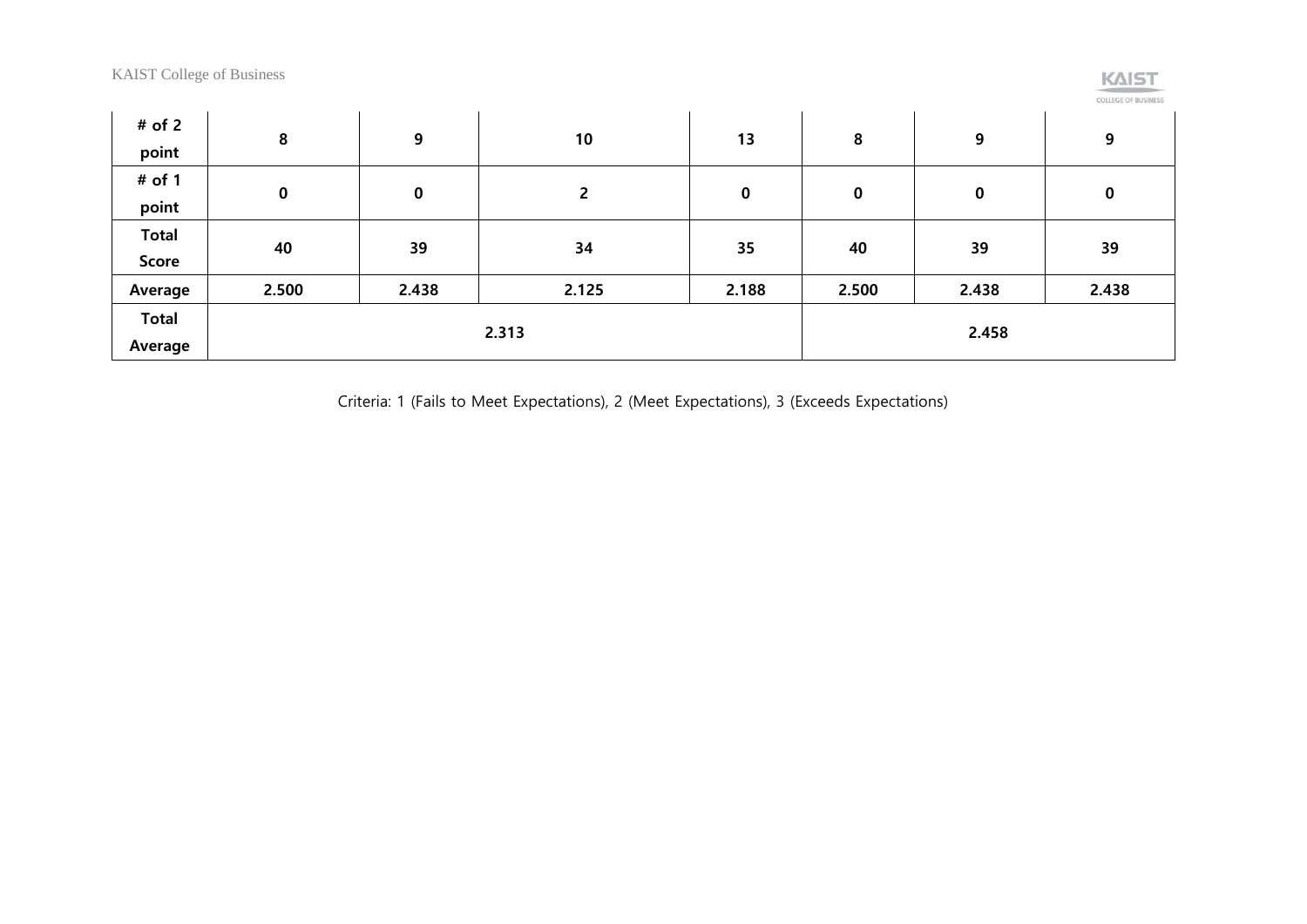

|                   | Assessment Learning Goal 5(L5): GG589 Introduction to Green Transportation Systems |                                                                 |                                  |                    |                                                                                             |                                                                 |                           |                               |  |  |  |  |  |
|-------------------|------------------------------------------------------------------------------------|-----------------------------------------------------------------|----------------------------------|--------------------|---------------------------------------------------------------------------------------------|-----------------------------------------------------------------|---------------------------|-------------------------------|--|--|--|--|--|
|                   | L5: Leadership and Teamwork                                                        |                                                                 |                                  |                    |                                                                                             |                                                                 |                           |                               |  |  |  |  |  |
|                   |                                                                                    | L51: Our students will have high-performance leadership skill.  |                                  |                    | L52: Our students will know how to build a team successfully in<br>competitive environment. |                                                                 |                           |                               |  |  |  |  |  |
| Student<br>No.    | Trait 1.<br>Connfidence                                                            | Trait 2. Balance<br>between task and<br>interpersonal relations | Trait 3.<br>Ability to<br>listen | Trait 4.<br>Agenda | Trait 1.<br>Commitment                                                                      | Trait 2. Balance between<br>task and interpersonal<br>relations | Trait 3.<br>Contributions | Trait 4.<br>Stays on<br>track |  |  |  |  |  |
| 1                 | $\overline{2}$                                                                     | $\overline{2}$                                                  | 3                                | 3                  | 3                                                                                           | $\overline{2}$                                                  | 3                         | $\overline{2}$                |  |  |  |  |  |
| $\overline{c}$    | $\overline{c}$                                                                     | $\overline{c}$                                                  | 3                                | $\overline{2}$     | 3                                                                                           | $\overline{2}$                                                  | 3                         | $\overline{2}$                |  |  |  |  |  |
| 3                 | $\overline{2}$                                                                     | $\overline{c}$                                                  | $\overline{c}$                   | $\overline{2}$     | 3                                                                                           | $\overline{2}$                                                  | $\overline{c}$            | $\overline{2}$                |  |  |  |  |  |
| 4                 | 3                                                                                  | 3                                                               | $\overline{c}$                   | $\overline{2}$     | 3                                                                                           | $\overline{2}$                                                  | $\overline{c}$            | $\overline{2}$                |  |  |  |  |  |
| 5                 | $\overline{2}$                                                                     | $\overline{c}$                                                  | $\overline{2}$                   | $\overline{2}$     | $\overline{c}$                                                                              | $\overline{c}$                                                  | $\overline{2}$            | $\overline{2}$                |  |  |  |  |  |
| 6                 | $\overline{c}$                                                                     | $\overline{c}$                                                  | $\overline{c}$                   | $\overline{2}$     | $\overline{c}$                                                                              | $\overline{2}$                                                  | $\overline{2}$            | $\overline{2}$                |  |  |  |  |  |
| $\overline{7}$    | $\overline{c}$                                                                     |                                                                 | 1                                | 1                  | 1                                                                                           | $\overline{c}$                                                  | 1                         | $\overline{c}$                |  |  |  |  |  |
| 8                 | $\overline{2}$                                                                     | $\overline{c}$                                                  | 1                                | 1                  | $\overline{c}$                                                                              | $\overline{c}$                                                  | 1                         | $\overline{2}$                |  |  |  |  |  |
| 9                 | $\overline{c}$                                                                     | $\overline{c}$                                                  | $\overline{c}$                   | 1                  | 1                                                                                           | $\overline{c}$                                                  | $\overline{c}$            | $\overline{2}$                |  |  |  |  |  |
| 10                | $\overline{2}$                                                                     | $\overline{c}$                                                  | $\overline{c}$                   | $\overline{2}$     | $\overline{c}$                                                                              | $\mathbf{1}$                                                    | $\overline{c}$            | $\overline{2}$                |  |  |  |  |  |
| 11                | 1                                                                                  | $\overline{c}$                                                  | $\overline{2}$                   | $\overline{2}$     | $\overline{c}$                                                                              | 1                                                               | $\overline{c}$            | $\overline{2}$                |  |  |  |  |  |
| 12                | $\overline{2}$                                                                     | $\overline{c}$                                                  | $\overline{2}$                   | $\overline{2}$     | $\overline{c}$                                                                              | $\overline{c}$                                                  | 1                         | $\overline{2}$                |  |  |  |  |  |
| 13                | $\overline{c}$                                                                     | $\overline{c}$                                                  | $\overline{c}$                   | $\overline{c}$     | $\overline{c}$                                                                              | $\overline{c}$                                                  | $\overline{c}$            | $\overline{c}$                |  |  |  |  |  |
| 14                | $\overline{2}$                                                                     | $\overline{c}$                                                  | $\overline{2}$                   | $\overline{2}$     | $\overline{c}$                                                                              | $\overline{2}$                                                  | $\overline{c}$            | $\overline{2}$                |  |  |  |  |  |
| 15                | $\overline{2}$                                                                     | $\overline{c}$                                                  | $\overline{2}$                   | $\overline{2}$     | $\overline{c}$                                                                              | $\overline{c}$                                                  | $\overline{2}$            | $\overline{2}$                |  |  |  |  |  |
| $#$ of 3<br>point | 1                                                                                  | 1                                                               | $\overline{2}$                   | 1                  | 4                                                                                           | 0                                                               | $\overline{2}$            | 0                             |  |  |  |  |  |